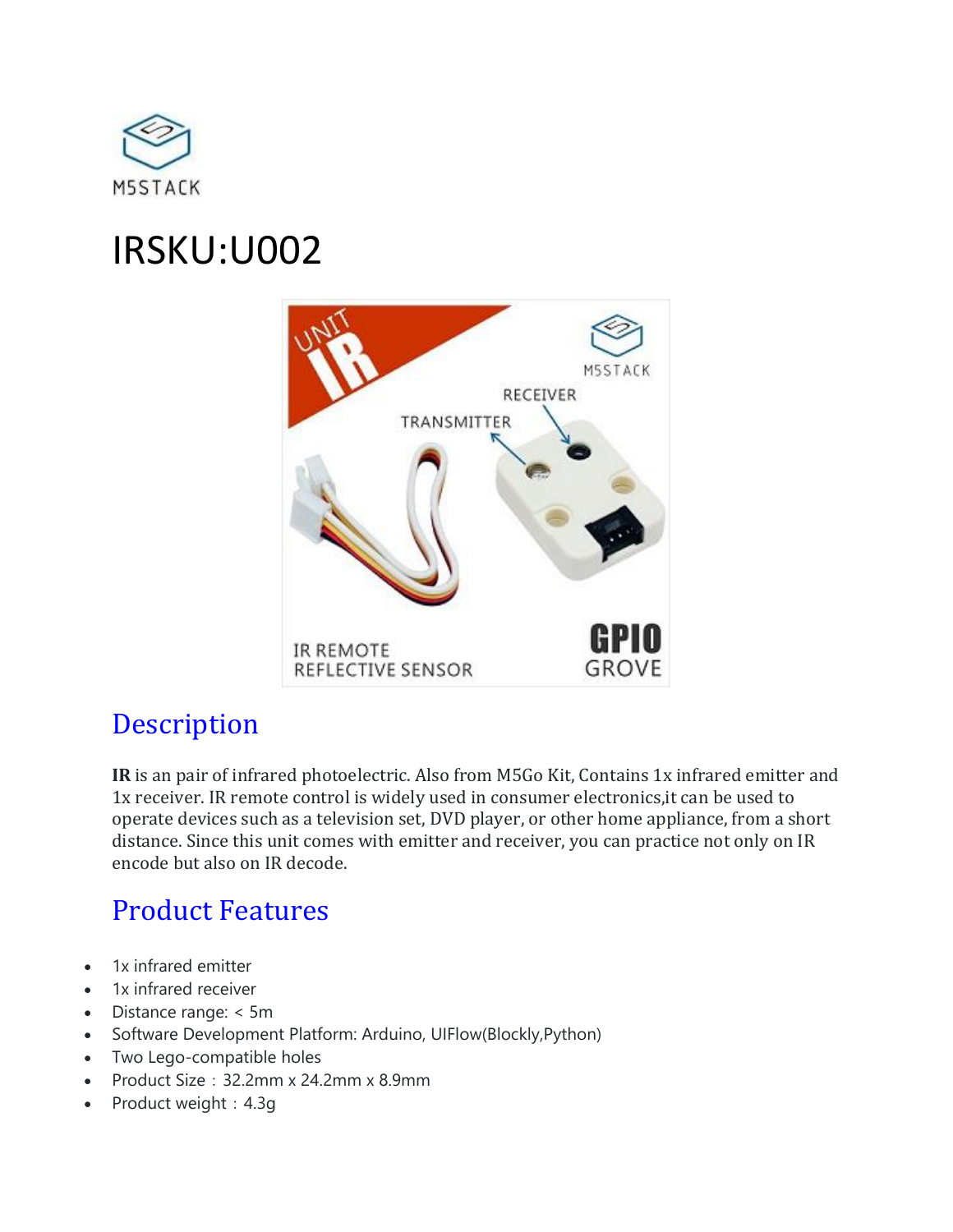## [Include](https://docs.m5stack.com/#/en/unit/ir?id=include)

- 1x IR Unit
- 1x Grove Cable

## [EasyLoader](https://docs.m5stack.com/#/en/unit/ir?id=easyloader)



#### [click to download EasyLoader](https://m5stack.oss-cn-shenzhen.aliyuncs.com/EasyLoader/Unit/EasyLoader_IR.exe)

1.EasyLoader is a simple and fast program burner. Every product page in EasyLoader provides a product-related case program. It can be burned to the master through simple steps, and a series of function verification can be performed. .

2. After downloading the software, double-click to run the application, connect the M5 device to the computer through the data cable, select the port parameters, click **"Burn"** to start burning. (**For M5StickC burning, please Set the baud rate to 750000 or 115200**)

3. Currently EasyLoader is only suitable for Windows operating system, compatible with M5 system adopts ESP32 as the control core host. Before installing for M5Core, you need to install CP210X driver (you do not need to install with M5StickC as controller[\)Click here to view the driver installation tutorial](https://docs.m5stack.com/#/en/related_documents/M5Burner?id=install-usb-driver)

### [Example](https://docs.m5stack.com/#/en/unit/ir?id=example)

#### **[1. Arduino IDE](https://docs.m5stack.com/#/en/unit/ir?id=_1-arduino-ide)**

To get the complete code, please click [here](https://github.com/m5stack/M5-ProductExampleCodes/tree/master/Unit/IR/Arduino)

#### **[2. UIFlow](https://docs.m5stack.com/#/en/unit/ir?id=_2-uiflow)**

To get the complete code, please click [here](https://github.com/m5stack/M5-ProductExampleCodes/tree/master/Unit/IR/UIFlow)